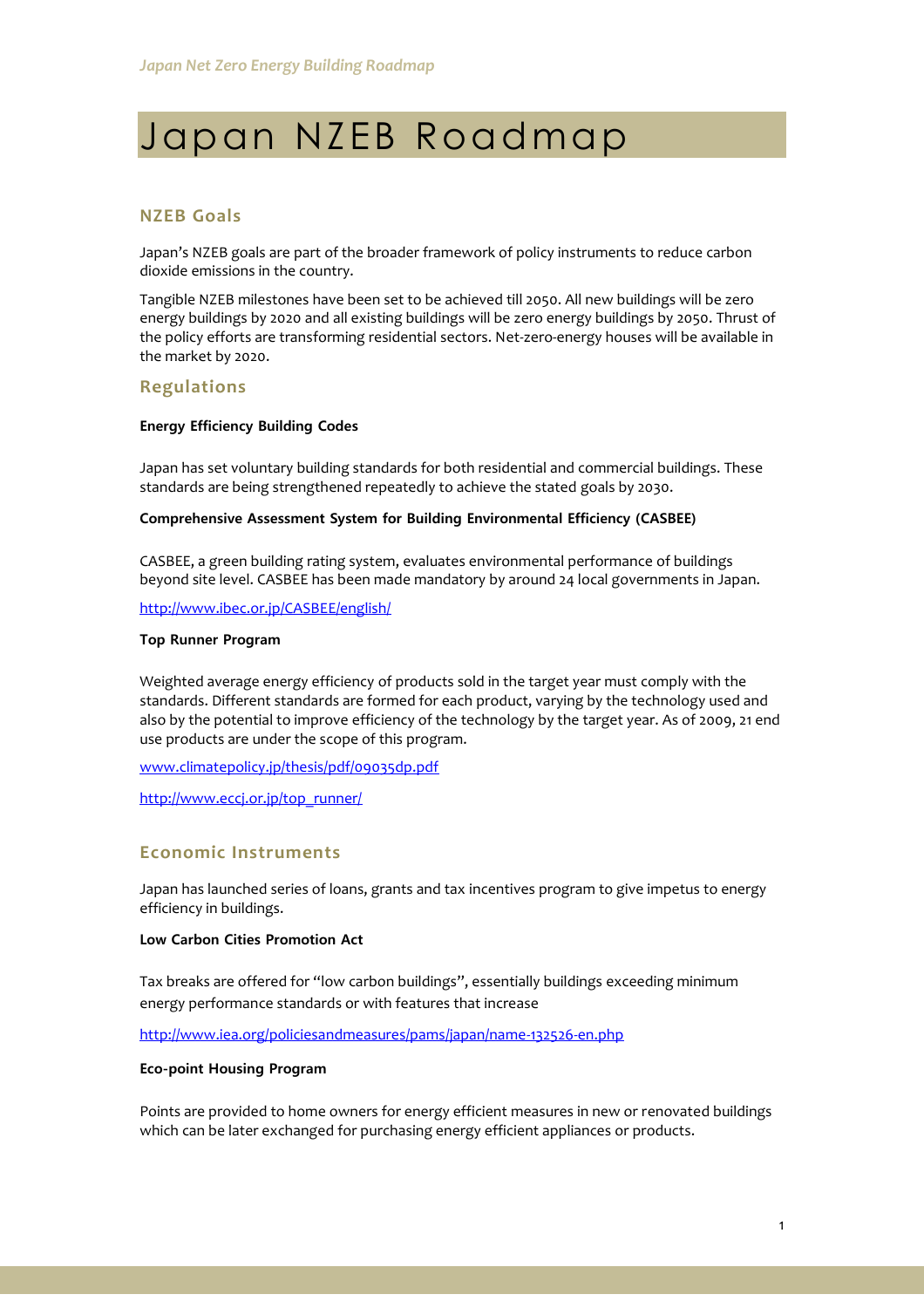#### **Zero**‐**Energy Housing Grant Program**

Selected zero energy residential projects are provided grants equivalent to approximately half of the subsidy that they are otherwise eligible for. Both new and renovation projects are considered for grants.

#### **Flat 35 loan by Japan Housing Finance Agency**

Loans on low interest rates are provided to houses with energy efficient measures. [www.jbaudit.go.jp/english/exchange/pdf/e15d04.pdf](http://www.jbaudit.go.jp/english/exchange/pdf/e15d04.pdf) <http://jhf.go.jp/english/index.html>

#### **Subsidy Programme for Residential PV systems**

<http://www.iea.org/policiesandmeasures/pams/japan/name-21048-en.php>

## **Information & Outreach**

While there are no outreach programs specifically for NZEBs, some builders and government organizations have started NZEB demonstration projects on their own.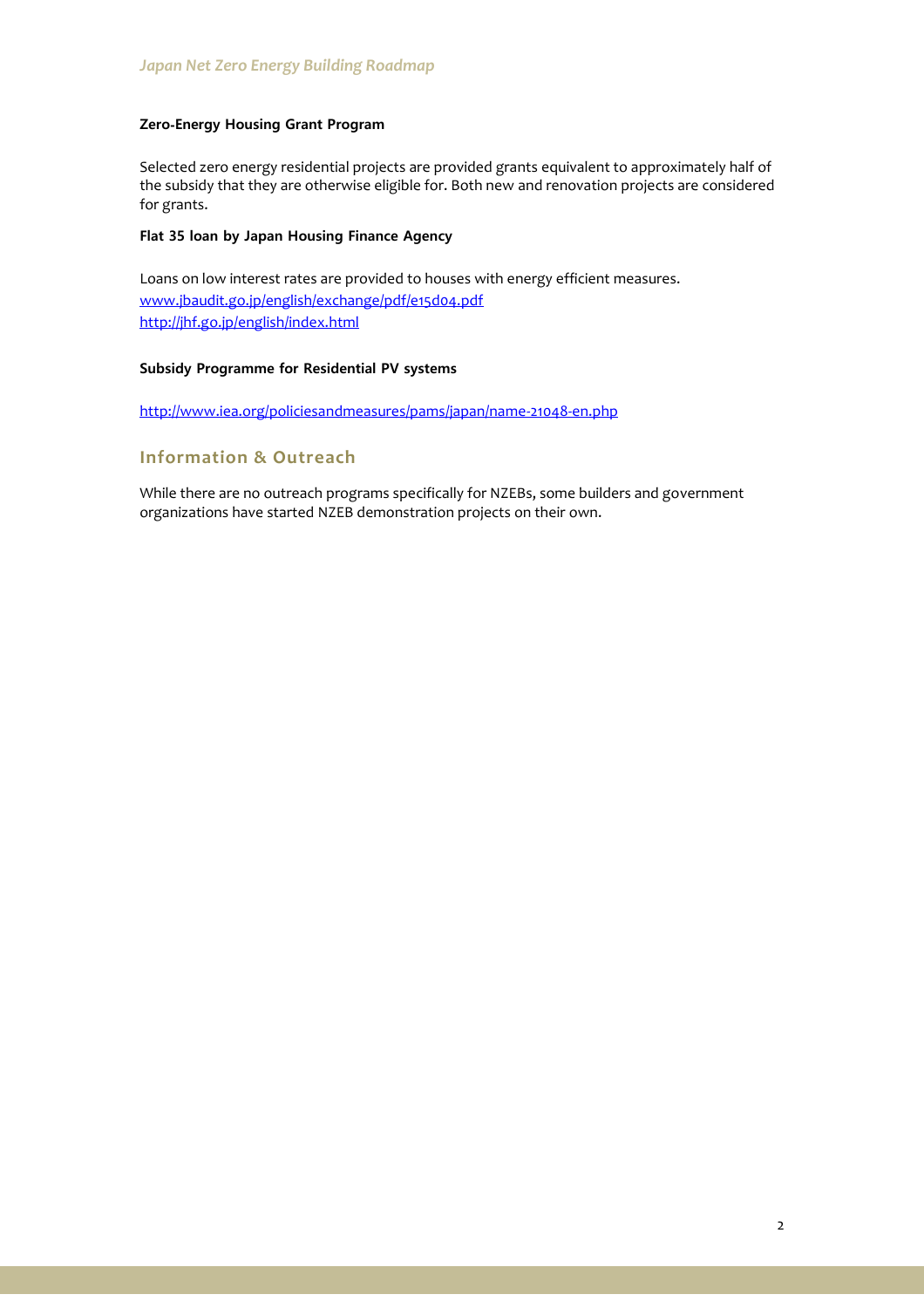# **Links**

|                    | <b>National Target</b>                                                                |
|--------------------|---------------------------------------------------------------------------------------|
|                    | Basic Energy Plan - METI, 2010 (Cabinet Decision in June 2010)                        |
| 1.                 |                                                                                       |
|                    | (http://www.meti.go.jp/english/press/data/pdf/20100618_08a.pdf)                       |
| 2.                 | ZEB Study Group (Agency for Natural Resources and Energy)                             |
| 3.                 | Mid-and-long Term Roadmap (Ministry of the Environment)                               |
| 4.                 | G20 Energy Efficiency Policies and Measures - Japan                                   |
|                    | http://g20-energy-efficiency.enerdata.net/policies/buildings-japan.html               |
|                    | http://www.iea.org/policiesandmeasures/pams/japan/                                    |
|                    |                                                                                       |
| <b>Regulations</b> |                                                                                       |
| 1.                 | Regulation and Standard for Housing and Building (Energy Conservation Act) - 1999     |
|                    | http://www.asiaeec-col.eccj.or.jp/law/ken1_e.html                                     |
| 2.                 | <b>Energy Conservation Law</b>                                                        |
|                    | • Energy Efficiency standard for houses and buildings                                 |
|                    |                                                                                       |
|                    | • Top-runner Program (applied to household appliances) since 1999 (last amended 2013) |
|                    |                                                                                       |
|                    | http://www.meti.go.jp/english/press/2011/0124_01.html                                 |
|                    | http://aceee.org/files/proceedings/2010/data/papers/2154.pdf                          |
|                    | http://www.asiaeec-col.eccj.or.jp/top runner/index.html                               |
| 3.                 | Top Runner Program - mandatory construction material standard - (Since 2013):         |
|                    | (http://www.climatepolicy.jp/thesis/pdf/09035dp.pdf)                                  |
| 4.                 | <b>Committee on Realization and Dissemination of ZEBs</b>                             |
|                    | (Established by the Agency for Natural Resources and Energy, May-November 2009)       |
| 5.                 | Energy Conservation Policy for Housing (2006)                                         |
|                    | http://www.mlit.go.jp/jutakukentiku/house/torikumi/jyuseikatsu/hyodai.html            |
| 6.                 | Comprehensive review of Japanese Energy Policy (2014)                                 |
|                    | http://www.meti.go.jp/                                                                |
| 1.                 | <b>Environment and Energy Friendly Building Mark</b>                                  |
|                    | http://www.iea.org/policiesandmeasures/pams/japan/name-21110-en.php                   |
|                    |                                                                                       |
|                    | <b>Economic Incentives</b>                                                            |
| 2.                 | Promotion of Zero Energy Building (ZEB) and Zero Energy Houses (ZEH)                  |
|                    | http://www.enecho.meti.go.jp/policy/enterprise/policies/                              |
| 3.                 | <b>Housing Eco-point Program</b>                                                      |
|                    | http://jutaku.eco-points.jp/top.html                                                  |
| 4.                 | Premium Loans for Energy Efficient Retrofit/Construction for Housings (2003)          |
|                    | http://www.iea.org/policiesandmeasures/pams/japan/                                    |
| 5.                 | Financial measures for houses (subsidy, tax, preferential loan) (since 2002)          |
|                    | http://www.iea.org/policiesandmeasures/pams/japan/                                    |
| 6.                 | Promotion of Home Energy Management System (HEMS), Building Energy                    |
|                    | Management System (BEMS) (2001)                                                       |
|                    |                                                                                       |
|                    | http://sii.or.jp/                                                                     |
| 7.                 | Low Interest Loans for Energy Efficient Retrofit/Construction for Buildings           |
|                    | http://www.mlit.go.jp/jutakukentiku/house/seido/31ecobuil.html                        |
| Outreach           |                                                                                       |
| 1.                 | Thermal insulation performance labelling of windows (since 2008)                      |
|                    | http://www.meti.go.jp/english/press/2011/0527_03.html                                 |
| 2.                 | National Promotion for Energy Efficient Home Appliances                               |
|                    | http://www.enecho.meti.go.jp/info/tender/tenddata/1202/120224b/3.pdf                  |
| 3.                 | Promoting Sustainable Lifestyle and Houses: "Lo-House" Promotion (2006)               |
|                    | http://www.iea.org/policiesandmeasures/pams/japan/name-24369-en.php                   |
| 4.                 | Energy Efficiency Labelling system (sine 2000)                                        |